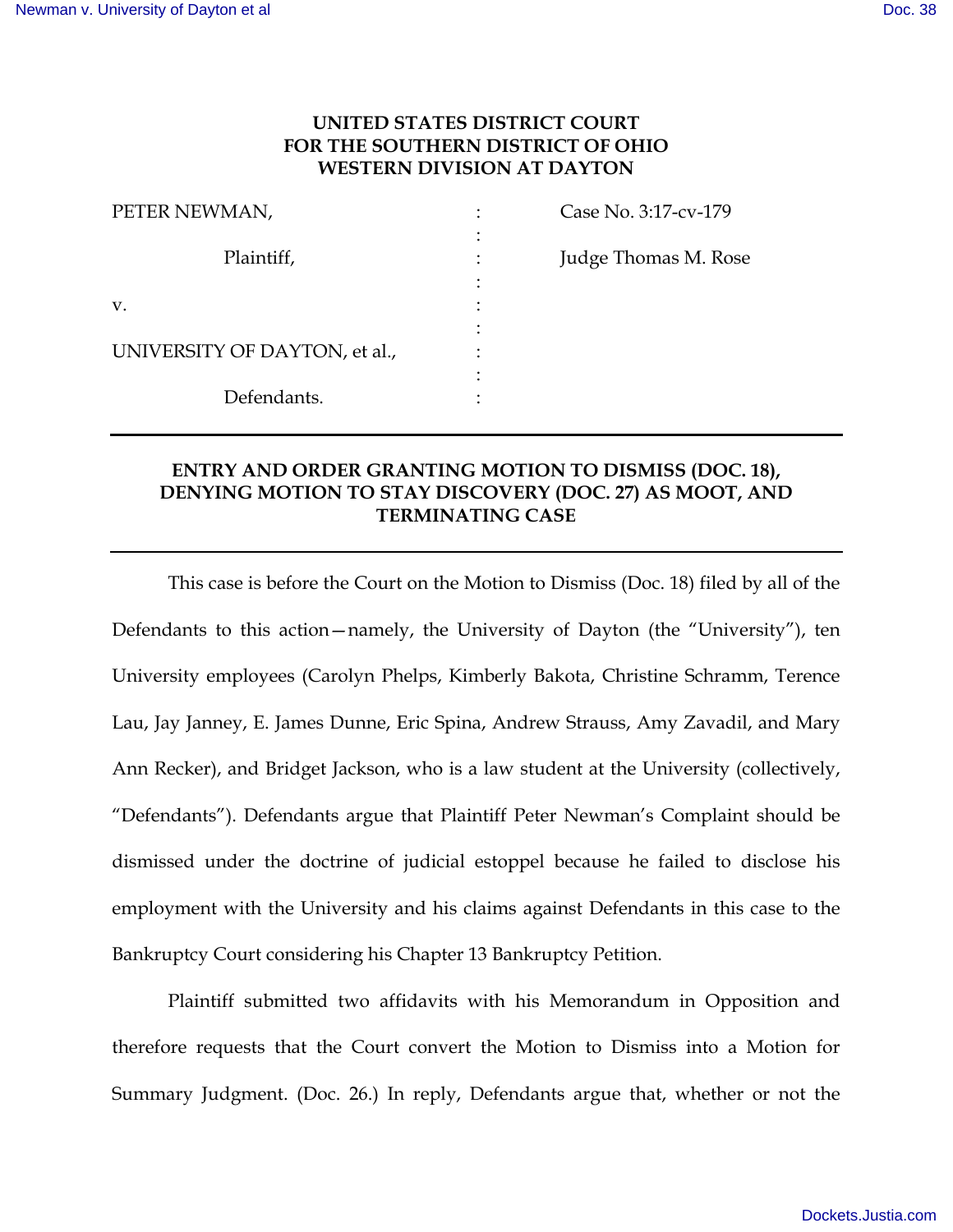Court considers their Motion as a motion to dismiss or a motion for summary judgment, the Complaint should be dismissed in its entirety.

In order to properly consider Plaintiff's Memorandum in Opposition, the Court must convert the Motion to Dismiss into a Motion for Summary Judgment. Even considering the evidence submitted by Plaintiff, however, he still fails to demonstrate that judicial estoppel should not be applied in this case. The Court therefore **GRANTS** the Motion to Dismiss (Doc 18) and the Clerk is directed to **TERMINATE** this case on the Court's docket. Accordingly, Defendants' Motion to Stay Discovery (Doc. 27) is **DENIED** as moot.

### **I. BACKGROUND**

## **A. Plaintiff's Employment at the University and Claims in this Lawsuit**

From Fall 2014 through Winter 2017, Plaintiff was employed as an adjunct professor at the University. (Doc. 1 at ¶ 1; Doc. 26 at 3; Doc. 26-1 at ¶ 3.). He taught courses in the University's School of Law, MBA Program, and School of Business Administration. (Doc. 1 at ¶ 1*.*)

On September 16, 2016, Plaintiff filed an internal discrimination and harassment complaint against one of his students, an African American woman named Bridget Jackson (also a named Defendant in this case), with the University's Interim Title IX Coordinator. (*Id.* at ¶ 3.) Plaintiff alleges that, in response to the Title IX complaint, the University engaged in a "pattern of retaliation taking adverse actions against the Plaintiff each time he engaged in protected conduct which ultimately lead to the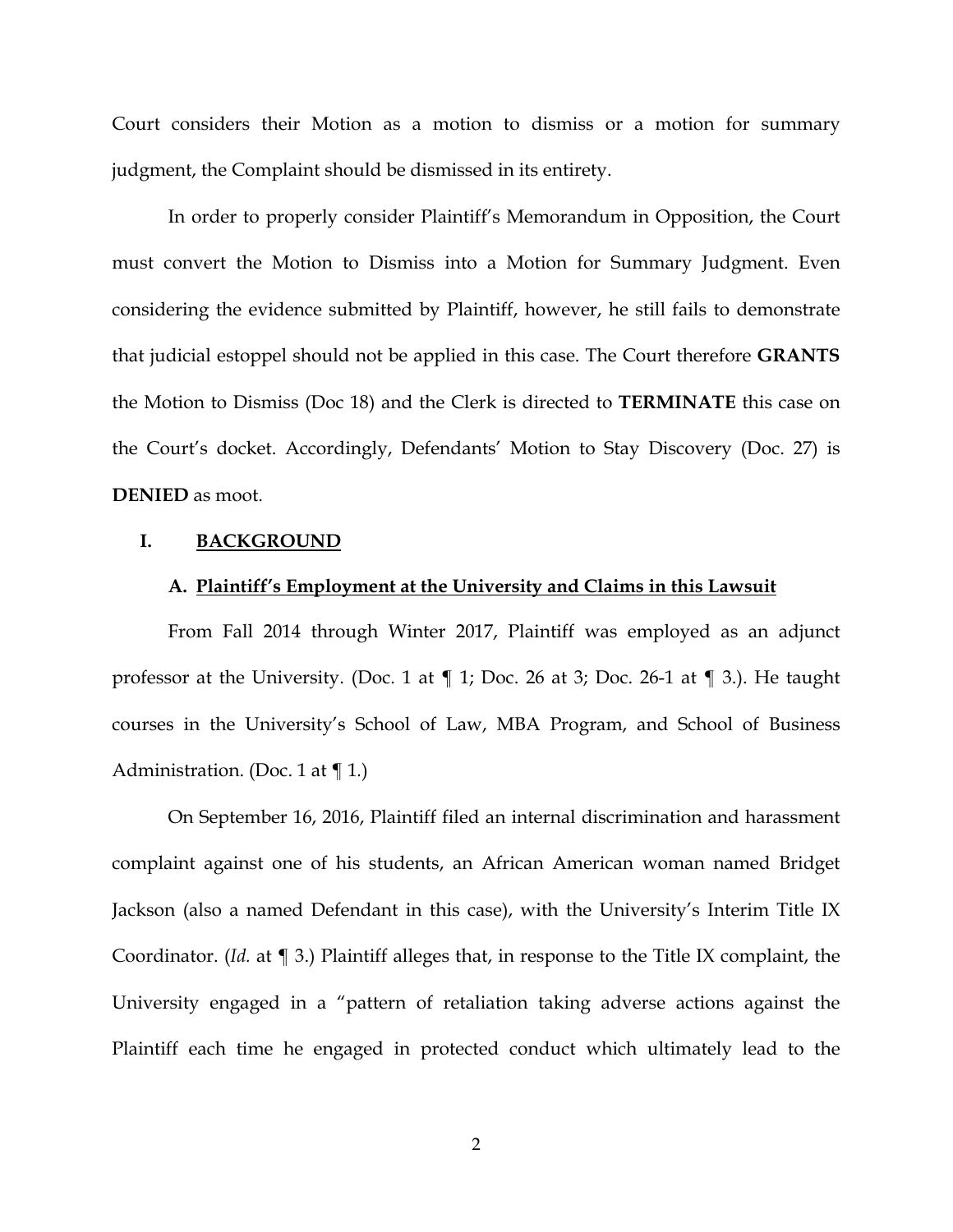termination of Plaintiff's teaching career at [the University] and [the University] banning him from visiting its campus." (*Id.* at ¶ 4.)

On October 14, 2016, the University notified Plaintiff that he would not be scheduled to teach classes for the Spring 2017 semester. (*Id.* at ¶ 46.) On November 9, 2016, Plaintiff met with the Interim Dean of the School of Business Administration and the Associate Provost for Faculty and Academic Affairs to discuss his behavior at the School of Business. On December 9, 2016, the University told Plaintiff that it would not mediate his claims. (*Id.* at ¶ 55.) On December 22, 2016, Plaintiff received his last paycheck from the University. (Doc. 29-1 at ¶ 5.) Between January 23, 2015 and December 22, 2016, the University paid Plaintiff a total of \$38,762. (*Id.*)

On January 20, 2017, Plaintiff filed an administrative complaint with the Department of Education Office of Civil Rights relating to his employment at the University. (Doc. 1 at  $\llbracket$  69.) On February 14, 2017, Plaintiff filed an employment discrimination charge with the Equal Employment Opportunity Commission. (*Id.*) On February 28, 2017, Plaintiff filed an employment discrimination claim with the Ohio Civil Rights Commission. (*Id.*)

On May 19, 2017, Plaintiff filed the Complaint in this action. Plaintiff asserts thirteen claims against Defendants: (1) retaliation in violation of Title VII, Title IX, and the Ohio Civil Rights Act, (2) age discrimination in violation of the Age Discrimination in Employment Act and Ohio Rev. Code § 4112.02(A), (3) denial of public accommodations in violation of Ohio Rev. Code §§ 4112.02(G) and (I), (4) aiding and abetting discrimination in violation of Ohio Rev. Code § 4112.12 (j), (5) sex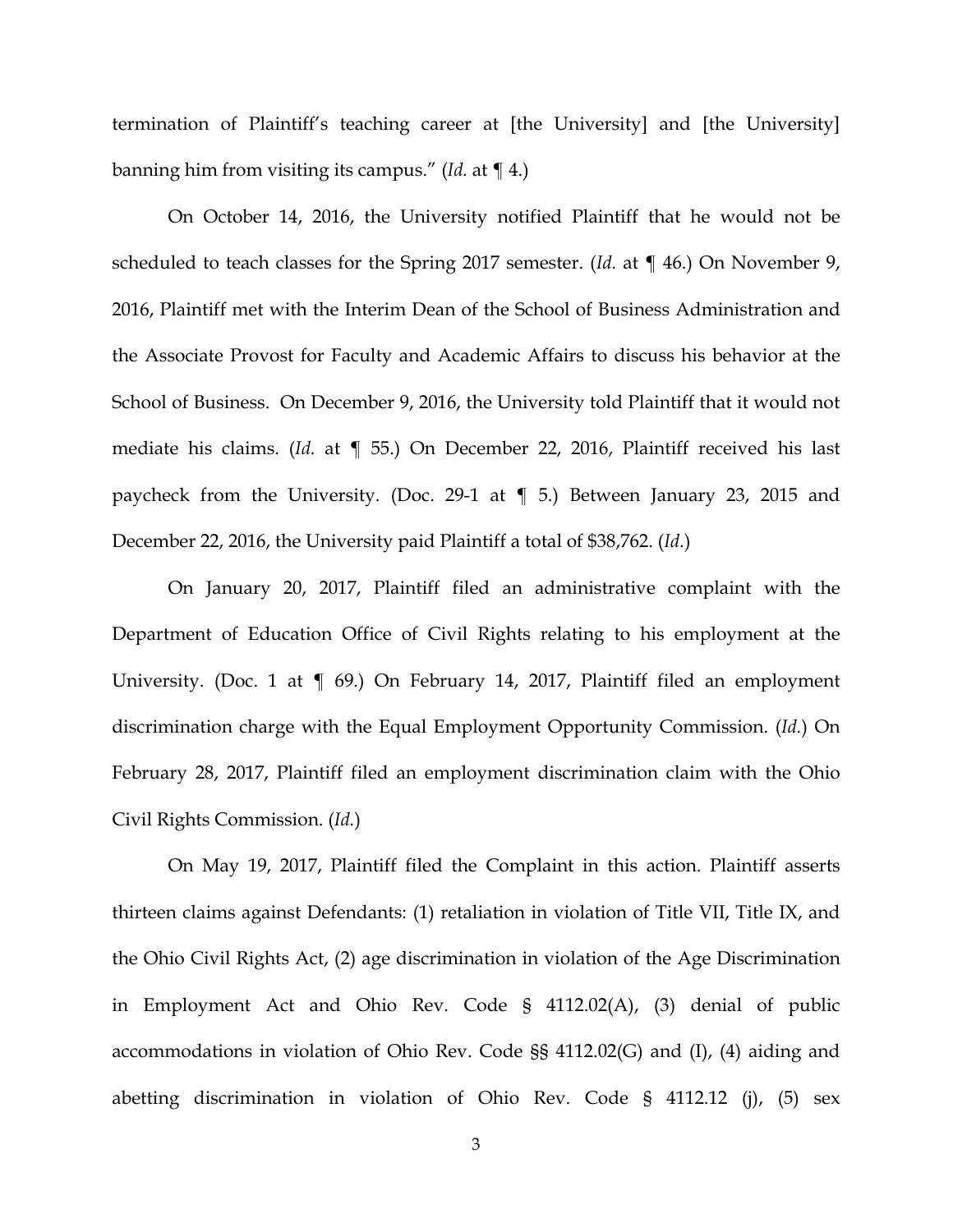discrimination in violation of Title IX, (6) erroneous outcome in violation of Title IX, (7) deliberate indifference in violation of Title IX, (8) harassment in violation of Title IX, (9) negligence, (10) defamation per se, (11) promissory estoppel, (12) breach of implied contract, and (13) misrepresentation and fraud. Although Plaintiff brings these claims against different combinations of Defendants, all of them are premised on actions taken by them relating to Plaintiff's employment at the University and/or the filing of his Title IX complaint.

#### **B. Plaintiff's Chapter 13 Bankruptcy Petition**

On October 8, 2014, Plaintiff filed a Chapter 13 Bankruptcy Petition with the United States Bankruptcy Court for the Southern District of Ohio. (*In re Peter K. Newman and Susan B. Newman*, Case No. 3:14-bk-33622, Doc. 1 (Bankr. S.D. Ohio) (hereinafter, documents in the docket of the Bankruptcy Court will be referenced as "BK Doc. [X]").) On Schedule I, Part 1, of the Petition, under the title "Your Income," Plaintiff listed his occupation as "disabled." (BK Doc. 1 at 23.) He also does not list any "part-time, seasonal, or self-employed work" where required on the form. (*Id.*) On Schedule I, Part 2, he lists his income as \$0 and states that he does not expect his income to increase in the following year. (*Id.*)

On October 27, 2014, Plaintiff filed his Chapter 13 Bankruptcy Plan. (BK Doc. 12.) In the Plan, Plaintiff acknowledges that "[t]he Debtor shall keep the Trustee informed as to any changes in status of any claim . . . to which the Debtor(s) may be entitled." (*Id.* at 13,  $\P$  14.)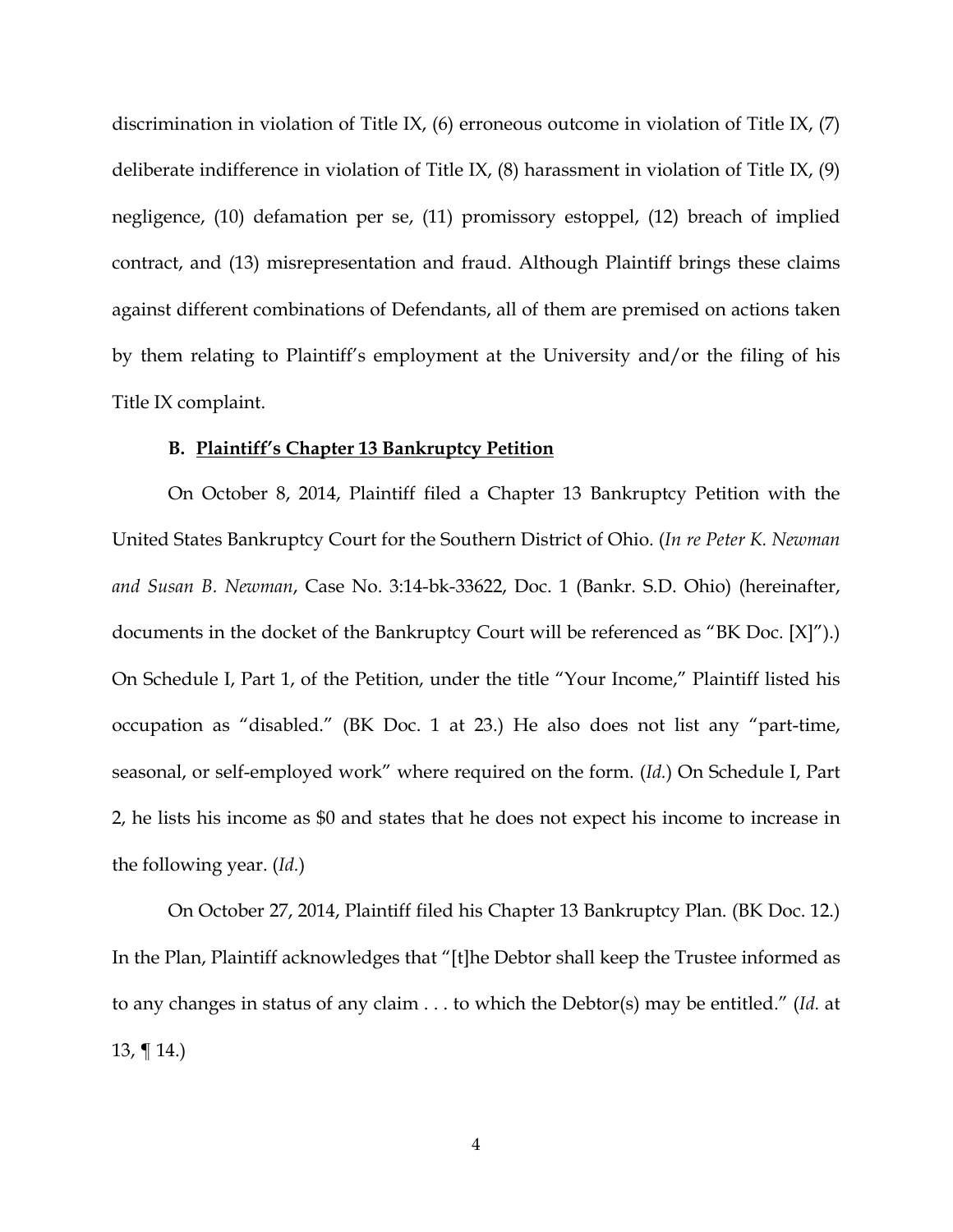On February 5, 2015, Plaintiff filed an Amended Chapter 13 Bankruptcy Plan. (BK Doc. 53.) In the Amended Plan, Schedule I, Plaintiff again listed his occupation as "disabled" and did not disclose any employment at or income from the University. (BK Doc. No. 53-1 at 1-2.) To the contrary, Plaintiff stated that he "has earned no income in at least the past six months," did not expect his income to increase in the following year, and there were "no anticipated changes to income." (*Id.*) On February 26, 2015, Plaintiff filed a Third Amended Chapter 13 Bankruptcy Plan. (BK Doc. 67.)

On April 15, 2015, the Bankruptcy Court entered an Order confirming the Chapter 13 Bankruptcy Plan stating that "the debtor shall notify the Chapter 13 Trustee in writing if the debtor's place of employment changes and the name and address of the new employer." (BK Doc. 75 at 2.) On May 20, 2015, Plaintiff filed a Motion for Modification of Plan Post Confirmation and Notice. (BK Doc. No. 77.) Plaintiff requested a \$10,085 reduction in a lump sum payment that was overdue and owing to the Internal Revenue Service ("IRS") and a reduction in the percentage to be paid to unsecured creditors from 3% to 1%. (*Id.* at 1, Nos. 5-6.) Plaintiff asserted that modification of his Chapter 13 Plan was necessary "due to unexpected financial circumstances" relating to additional expenses. (*Id.*) Plaintiff did not disclose his employment at the University in his Motion for Modification. (*Id.*) On October 15, 2015, the Bankruptcy Court granted Plaintiff the relief that he requested by modifying the required payments to his creditors. (BK Doc. 91.)

On May 3, 2017, the Bankruptcy Court entered an order to Dayton Public Schools regarding deductions to be made from the wages of Plaintiff's co-debtor in the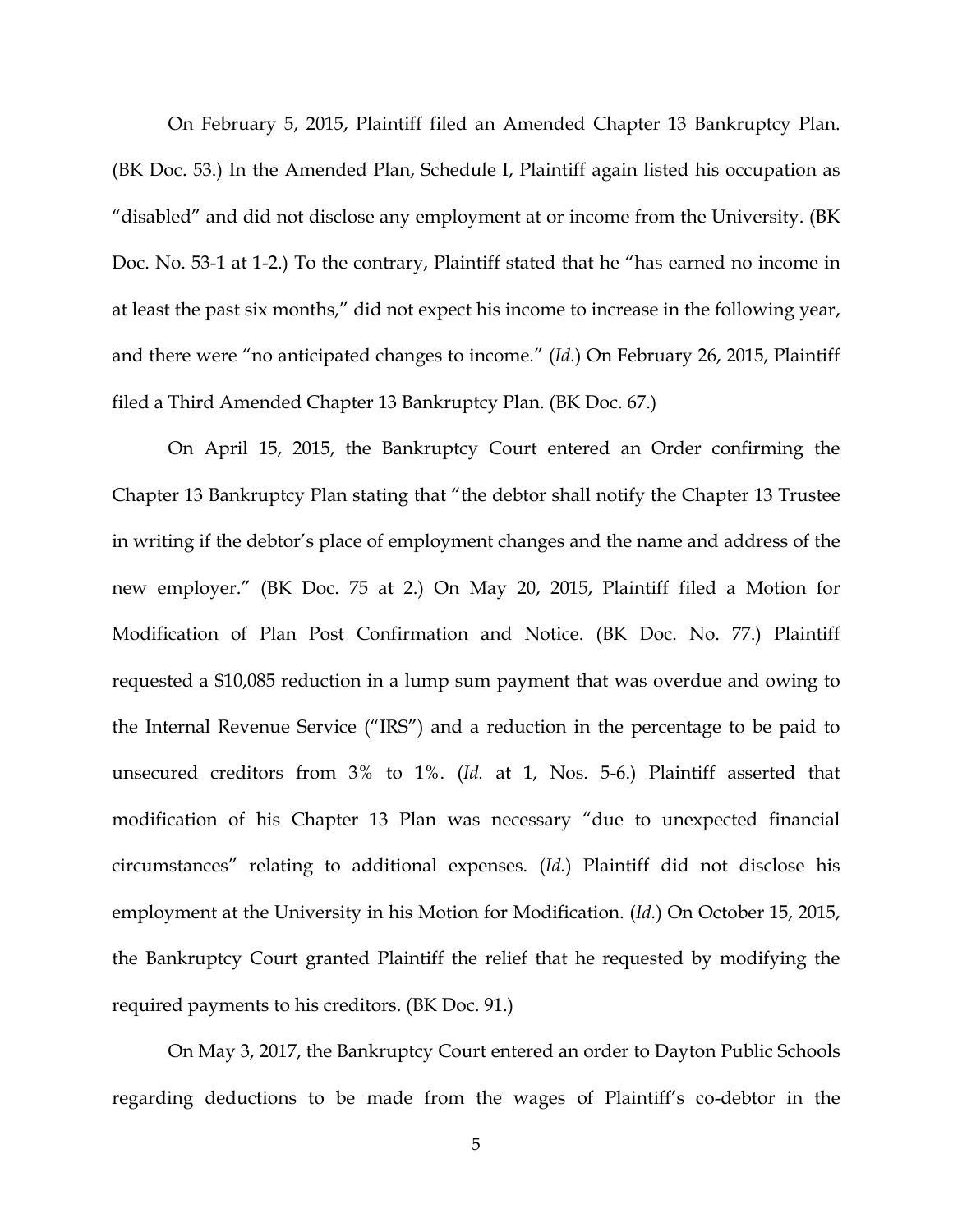bankruptcy proceedings. (BK Doc. No. 111.) On July 14, 2017, the Bankruptcy Trustee filed a Motion to Dismiss based on Plaintiff's alleged failure to turn over tax returns and/or a tax refund. (BK Doc. No. 113.)

On August 22, 2017, Plaintiff filed an Amended Schedule with the Bankruptcy Court that disclosed his claims against Defendants in this case. (BK Doc. No. 117.)

#### **II. LEGAL STANDARD**

"When considering a motion to dismiss pursuant to Rule  $12(b)(6)$  of the Federal Rules of Civil Procedure, the district court must accept all of the allegations in the complaint as true, and construe the complaint liberally in favor of the plaintiff." *Lawrence v. Chancery Court of Tenn.*, 188 F.3d 687, 691 (6th Cir.1999) (citing *Miller v. Currie*, 50 F.3d 373, 377 (6th Cir.1995)). To survive a Rule 12(b)(6) motion to dismiss, the complaint must include "only enough facts to state a claim to relief that is plausible on its face." *Bell Atl. Corp. v. Twombly*, 550 U.S. 544, 570 (2007); *see also Ashcroft v. Iqbal*, 556 U.S. 662 (2009). The "[f]actual allegations in the complaint must be enough to raise a right to relief above the speculative level on the assumption that all the allegations in the complaint are true." *Twombly*, 550 U .S. at 555 (internal citation and quotation marks omitted). A plaintiff's "obligation to provide the grounds of his entitlement to relief requires more than labels and conclusions, and a formulaic recitation of the elements of a cause of action will not do." *Id*.

"When a court is presented with a Rule  $12(b)(6)$  motion, it may consider the Complaint and any exhibits attached thereto, public records, items appearing in the record of the case and exhibits attached to defendant's motion to dismiss so long as they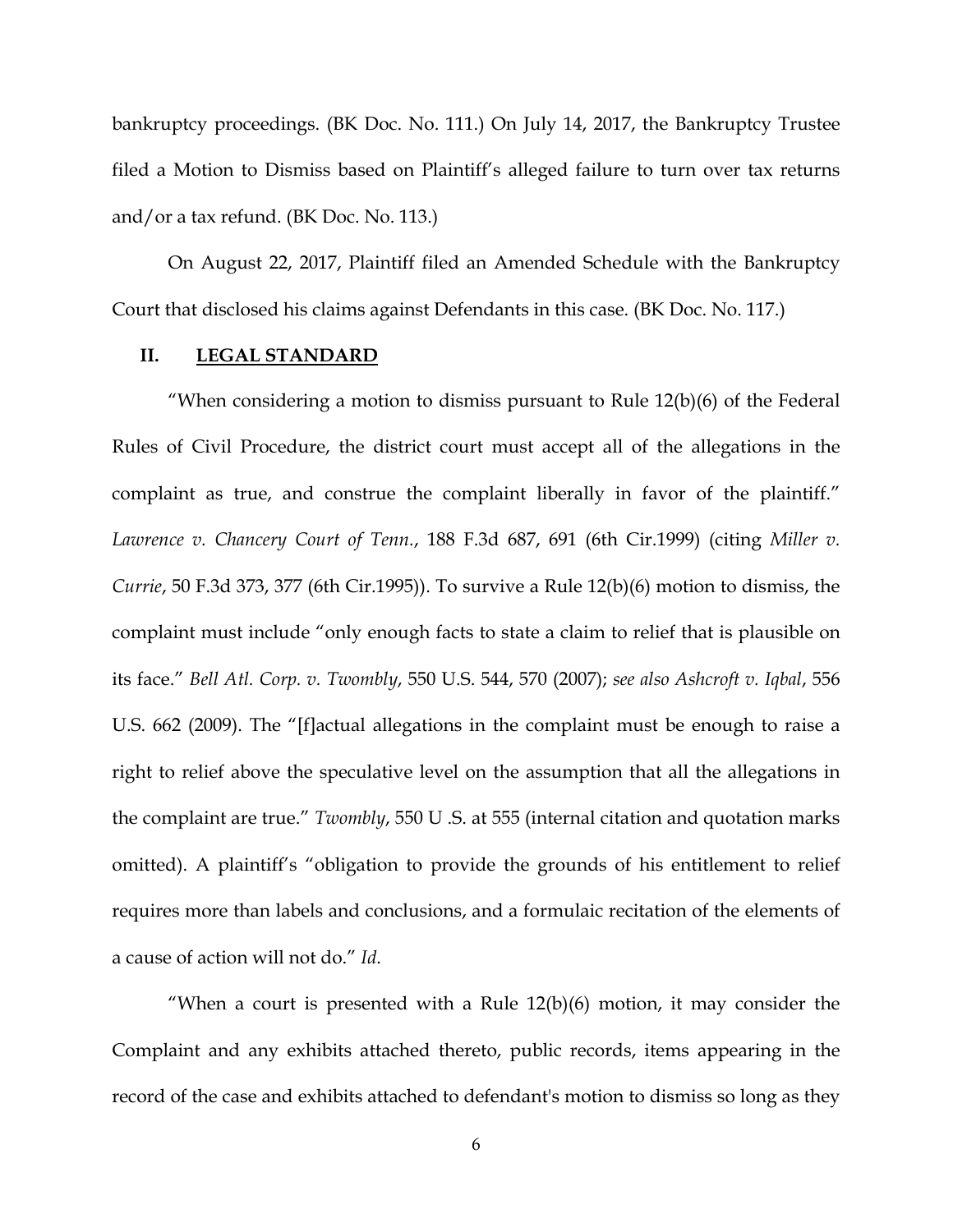are referred to in the Complaint and are central to the claims contained therein." *Bassett v. Nat'l Collegiate Athletic Ass'n*, 528 F.3d 426, 430 (6th Cir.2008). Here, Defendants have referenced the Plaintiff's bankruptcy court proceedings and the filings in the publicly available docket for that case. (Doc. 18-1.) These are public records which may be considered by the Court in ruling on a Rule 12(b)(6) motion to dismiss. However, Plaintiff attached his own affidavit and an affidavit from his bankruptcy counsel to his Memorandum in Opposition. Plaintiff's affidavits constitute materials outside the pleadings.

When a district court considers materials outside the pleadings when ruling on a Rule 12(b)(6) motion to dismiss, the court may enter summary judgment *sua sponte* if the losing party is on notice that he must come forward with all of his evidence relevant to the issue. *Salehpour v. University of Tennessee*, 159 F.3d 199, 204 (6th Cir.1998). "Whether notice of conversion of a motion to dismiss to one for summary judgment by the court to the opposing party is necessary depends upon the facts and circumstances of each case." *Id*. (citing *Dayco Corp. v. Goodyear Tire & Rubber Co.*, 523 F.2d 389, 393 (6th Cir. 1975)). Notice is required where one party is likely to be surprised by the proceedings. *Id*. Here, Plaintiff presented the evidence outside the pleadings in response to the Motion to Dismiss and expressly requested that the Court convert it into a Motion for Summary Judgment.

A party cannot claim to have been "surprised by the conversion of the motion to dismiss into a motion for summary judgment when the party was aware that materials outside the pleading had been submitted to the court before the court granted the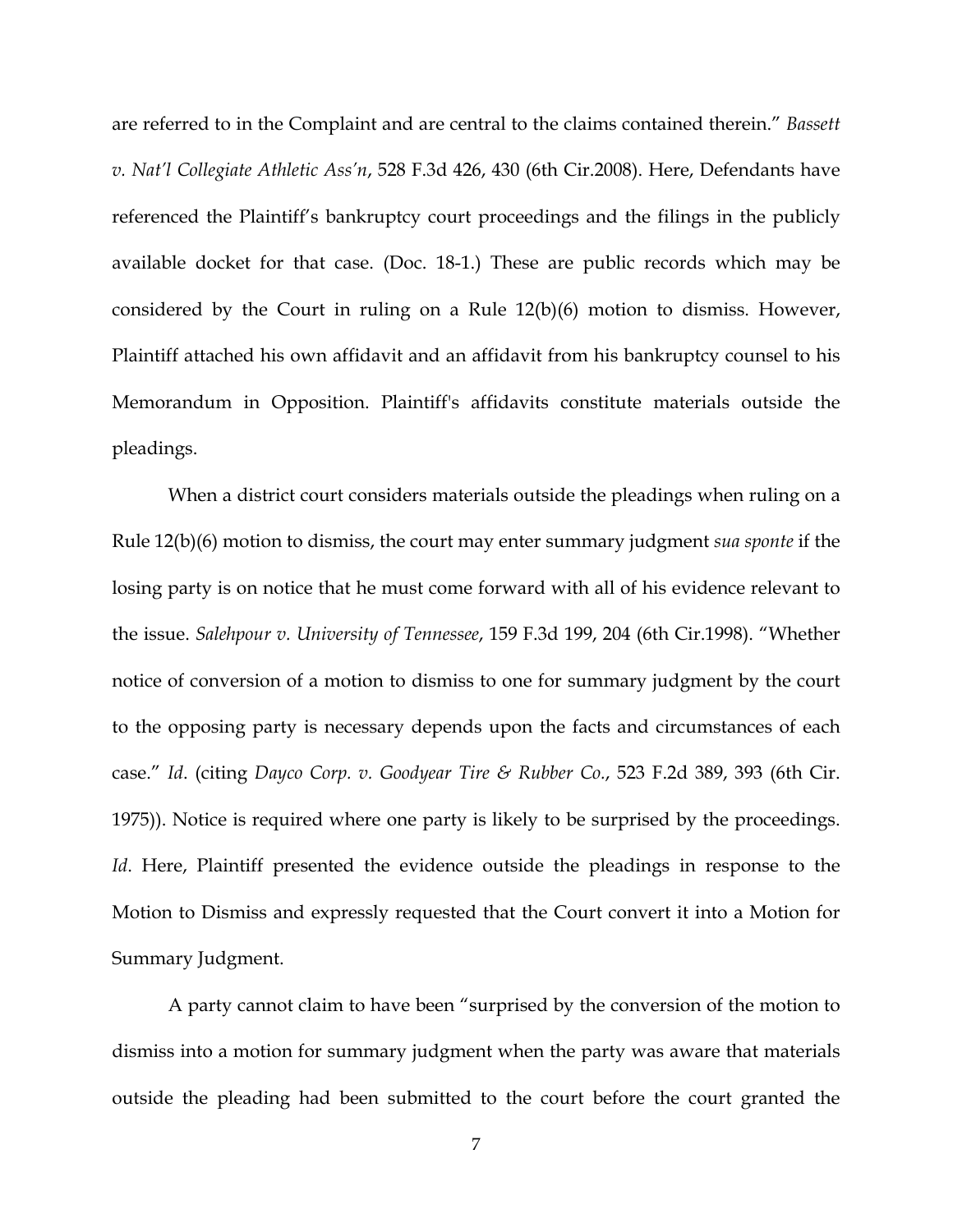motion." *Song v. City of Elyria*, 985 F.2d 840, 842 (6th Cir. 1993). Based on the facts and circumstances in this case, Plaintiff will neither be surprised nor prejudiced since conversion of the motion, at his request, will permit the Court to consider Plaintiff's evidence. The Court therefore converts the pending Motion to Dismiss into one for summary judgment.

Summary judgment is appropriate where "the pleadings, the discovery and disclosure materials on file, and any affidavits show that there is no genuine issue as to any material fact and that the movant is entitled to judgment as a matter of law." Fed. R. Civ. P. 56(c). In determining whether summary judgment is appropriate, a court must resolve all ambiguities and draw all reasonable inferences against the moving party. *See Matsushita Elec. Indus. Co. v. Zenith Radio Corp.*, 475 U.S. 574, 587 (1986).

"[N]ot every issue of fact or conflicting inference presents a genuine issue of material fact." *Street v. J.C. Bradford & Co.*, 886 F.2d 1472, 1477 (6th Cir.1989). The test is whether the party bearing the burden of proof has presented a jury question as to each element in the case. *Hartsel v. Keys*, 87 F.3d 795, 799 (6th Cir.1996). The plaintiff must present more than a mere scintilla of evidence in support of his position; the plaintiff must present evidence on which the trier of fact could reasonably find for the plaintiff. *See id*. (citing *Anderson v. Liberty Lobby, Inc.*, 477 U.S. 242, 252 (1986)). Mere speculation will not suffice to defeat a motion for summary judgment: "the mere existence of a colorable factual dispute will not defeat a properly supported motion for summary judgment. A genuine dispute between the parties on an issue of material fact must exist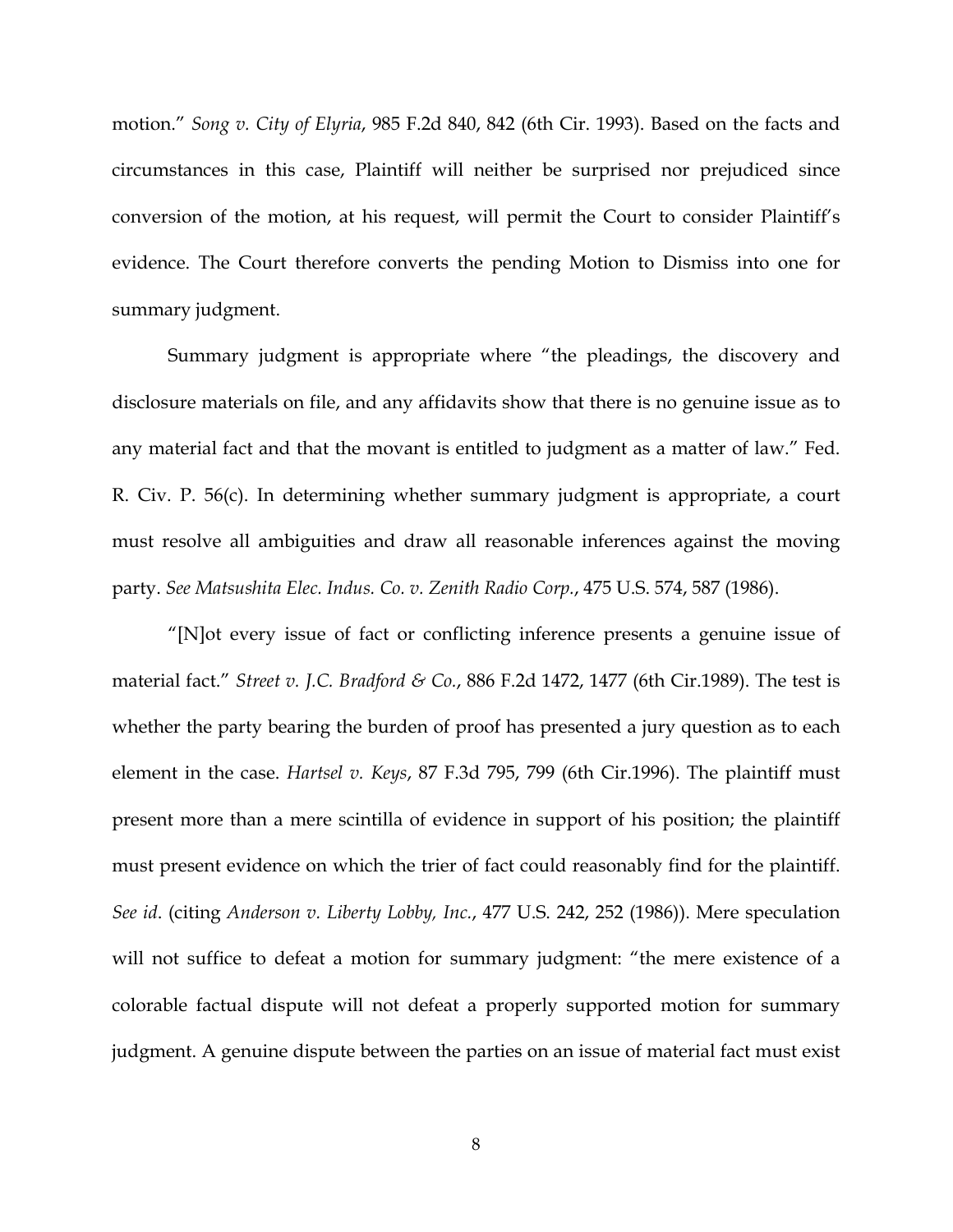to render summary judgment inappropriate." *Monette v. Elec. Data Sys. Corp.*, 90 F.3d 1173, 1177 (6th Cir.1996).

#### **III. ANALYSIS**

Defendants argue that, under the doctrine of judicial estoppel, Plaintiff should not be permitted to pursue claims relating to his employment at the University when he failed to disclose that employment and the fact that he brought this lawsuit to the Bankruptcy Court. Plaintiff opposes Defendants' Motion to Dismiss on several grounds, which are addressed below.

Judicial estoppel is an equitable doctrine that precludes a party from asserting a position contrary to one the party has asserted under oath in a prior proceeding, such as a bankruptcy case. *Browning v. Levy*, 283 F.3d 761, 775 (6th Cir. 2002). The judicial estoppel doctrine exists to safeguard "the integrity of the courts by preventing a party from abusing the judicial process through cynical gamesmanship, achieving success on one position, then arguing the opposite to suit an exigency of the moment." *Teledyne Indus., Inc. v. NLRB*, 911 F.2d 1214, 1218 (6th Cir. 1990). The Sixth Circuit has described judicial estoppel as a "rule against playing fast and loose with the courts," "blowing hot and cold as the occasion demands," or "having one's cake and eating it too." *Lewis v. Weyerhaeuser Co.*, 141 Fed. Appx. 420, 424 (6th Cir. 2005), citing *Reynolds v. Comm'r of Internal Revenue*, 861 F.2d 469, 472 (6th Cir. 1988).

In order to invoke judicial estoppel, a party must show that the opponent took a contrary position under oath in a prior proceeding and that the prior position was accepted by the court. *Teledyne*, 911 F.2d at 1218, citing *Reynolds*, 861 F.2d at 472-73. To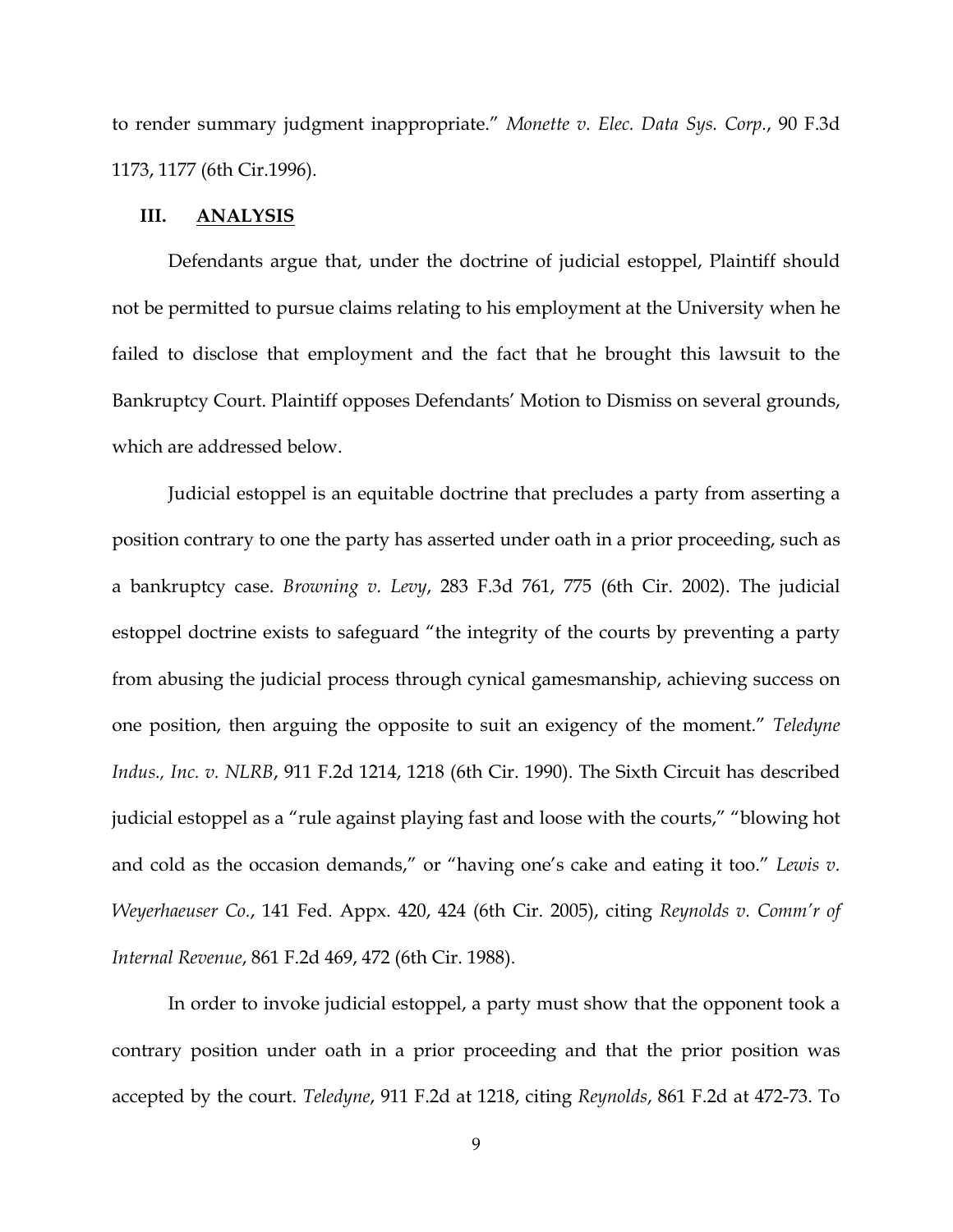determine if judicial estoppel should be applied in this case, the Court should consider whether (1) Plaintiff is asserting a position that is contrary to one that he asserted under oath in the bankruptcy proceedings; (2) the bankruptcy court adopted the contrary position either as a preliminary matter or as part of a final disposition; and (3) Plaintiff's omissions resulted from mistake or inadvertence. *White v. Wyndham Vacation Ownership, Inc.*, 617 F.3d 472, 478 (6th Cir. 2010). In determining if the omissions resulted from mistake or inadvertence, the Court considers whether: (1) Plaintiff "lacked knowledge of the factual basis of the undisclosed claims;" (2) Plaintiff "had a motive for concealment;" and (3) "the evidence indicates an absence of bad faith." *Id.* Plaintiff's attempts to advise the bankruptcy court of the omitted claim are relevant to whether there was an absence of bad faith. *Id.* 

Pursuant to Section 521 of the Bankruptcy Code, a debtor is required to file a schedule of assets and liabilities, a schedule of current income and current expenditures, and a statement of the debtor's financial affairs, among various other documents and records. 11 U.S.C. §521(a)(1)(B). A civil cause of action is an asset that must be disclosed in the debtor's schedule of assets pursuant to Section 521. *Schultz v. Hydro-Gear Ltd. P'ship*, No. 5:12-CV-10, 2012 U.S. Dist. LEXIS 115025, at \*4 (W.D. Ky. Aug. 15, 2012) (citing *Eubanks v. CBSK Financial Group, Inc.,* 385 F.3d 894, 897 (6th Cir. 2004)). The duty of disclosure in bankruptcy "is a continuing one, and a debtor is required to disclose all potential causes of action." *Id*. (quoting *In re Coastal Plains, Inc.*, 179 F.3d 197, 208 (5th Cir. 1999)).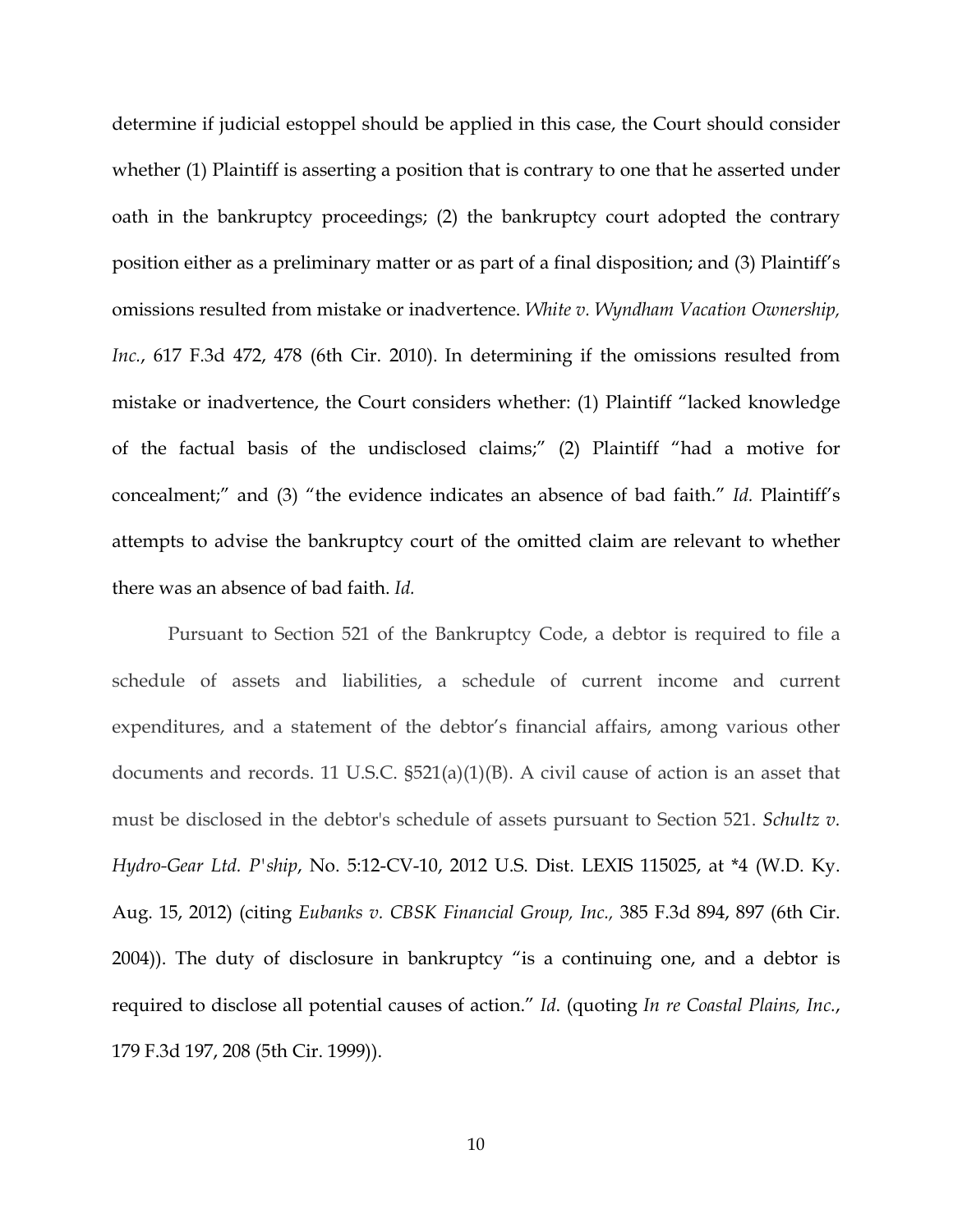Further, "the disclosure obligations of consumer debtors are at the very core of the bankruptcy process and meeting these obligations is part of the price debtors pay for receiving the bankruptcy discharge." *In re Colvin*, 288 B.R. 477, 481 (Bankr. E.D. Mich. 2003); *see also In re Coastal Plains*, 179 F.3d at 208 ("Viewed against the backdrop of the bankruptcy system and the ends it seeks to achieve, the importance of this disclosure duty cannot be overemphasized.").

Here, the application of judicial estoppel is appropriate because Plaintiff took a contrary position under oath in his bankruptcy proceeding, which was accepted by the Bankruptcy Court, and Plaintiff's prior position cannot be attributed to mistake or inadvertence. *Teledyne*, 911 F.2d at 1218; *White*, 617 F.3d at 478. Specifically, Plaintiff failed to disclose his employment income from the University and the claims in this case to the Bankruptcy Court, despite his obligation to do so. In reliance on Plaintiff's false representations (by omission) regarding his income and assets, the Bankruptcy Court entered, modified, and oversaw the execution of Plaintiff's Chapter 13 Bankruptcy Plan.

Balancing the equities, the Court finds that applying judicial estoppel is warranted because, otherwise, Plaintiff's attempt to take advantage of the judicial process will have no consequences. The Court also agrees with the Seventh Circuit's observation when considering the application of judicial estoppel under similar circumstances that:

A doctrine that induces debtors to be truthful in their bankruptcy filings will assist creditors in the long run (though it will do them no good in the particular case) – and it will assist most debtors too, for the few debtors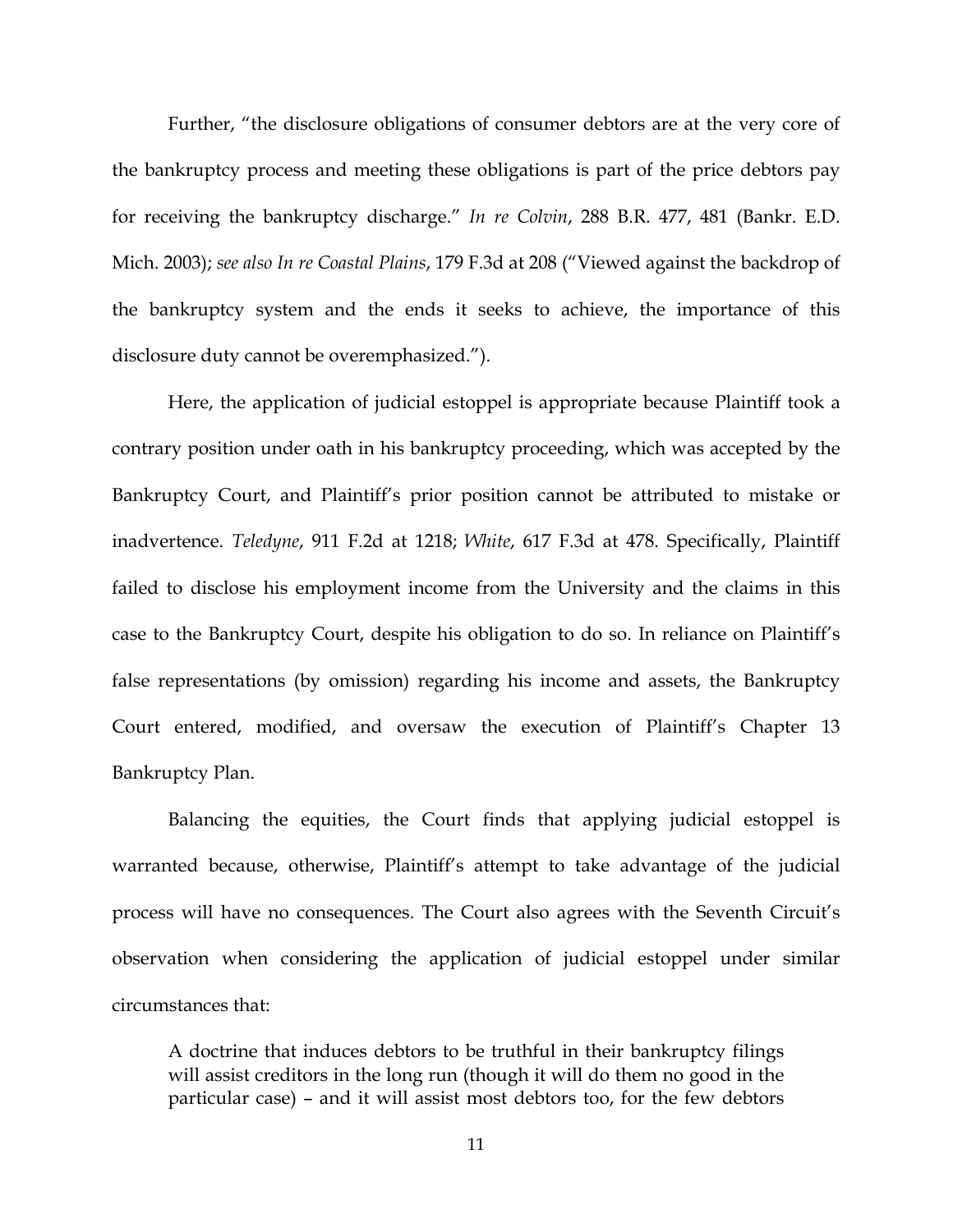who scam their creditors drive up interest rates and injure the more numerous honest borrowers. Judicial estoppel is designed to "prevent the perversion of the judicial process," *In re Cassidy*, 892 F.2d 637, 641 (7th Cir.1990), a fair description of the result if we were to let Cannon-Stokes conceal, for her personal benefit, an asset that by her reckoning is three times the value of the debts she had discharged.

*Cannon-Stokes v. Potter*, 453 F.3d 446, 448 (7th Cir. 2006). As in *Cannon-Stokes*, applying judicial estoppel in this case will promote full and honest disclosure in bankruptcy proceedings in the future.

Plaintiff argues that his failure to disclose his income is irrelevant to whether judicial estoppel should be applied. This argument is not well-taken. *See Lewis*, 141 F. App'x at 428-29. In *Lewis*, the plaintiff asserted claims for employment discrimination, but she had failed to disclose her employment with the defendant in her Chapter 13 bankruptcy filings. *Id.* The Sixth Circuit affirmed the district court's dismissal of the plaintiff's claims under the doctrine of judicial estoppel due to her failure to make that disclosure. *Id.* Thus, Plaintiff's failure to disclose his income from the University is not only relevant, but is sufficient alone to support the application of judicial estoppel.

Plaintiff also argues that his failure to disclose the claims in this lawsuit should be disregarded because they were filed after his bankruptcy petition. (Doc. 29 at 7.) This argument fails because it does not take into account Plaintiff's continuing duty of disclosure under the Bankruptcy Code. *Lewis*, 141 F. App'x at 424 (noting the "duty of disclosure is a continuing one" under the Bankruptcy Code); *see also Harrah v. DSW Inc.*, 852 F. Supp. 2d 900, 904 (N.D. Ohio 2012).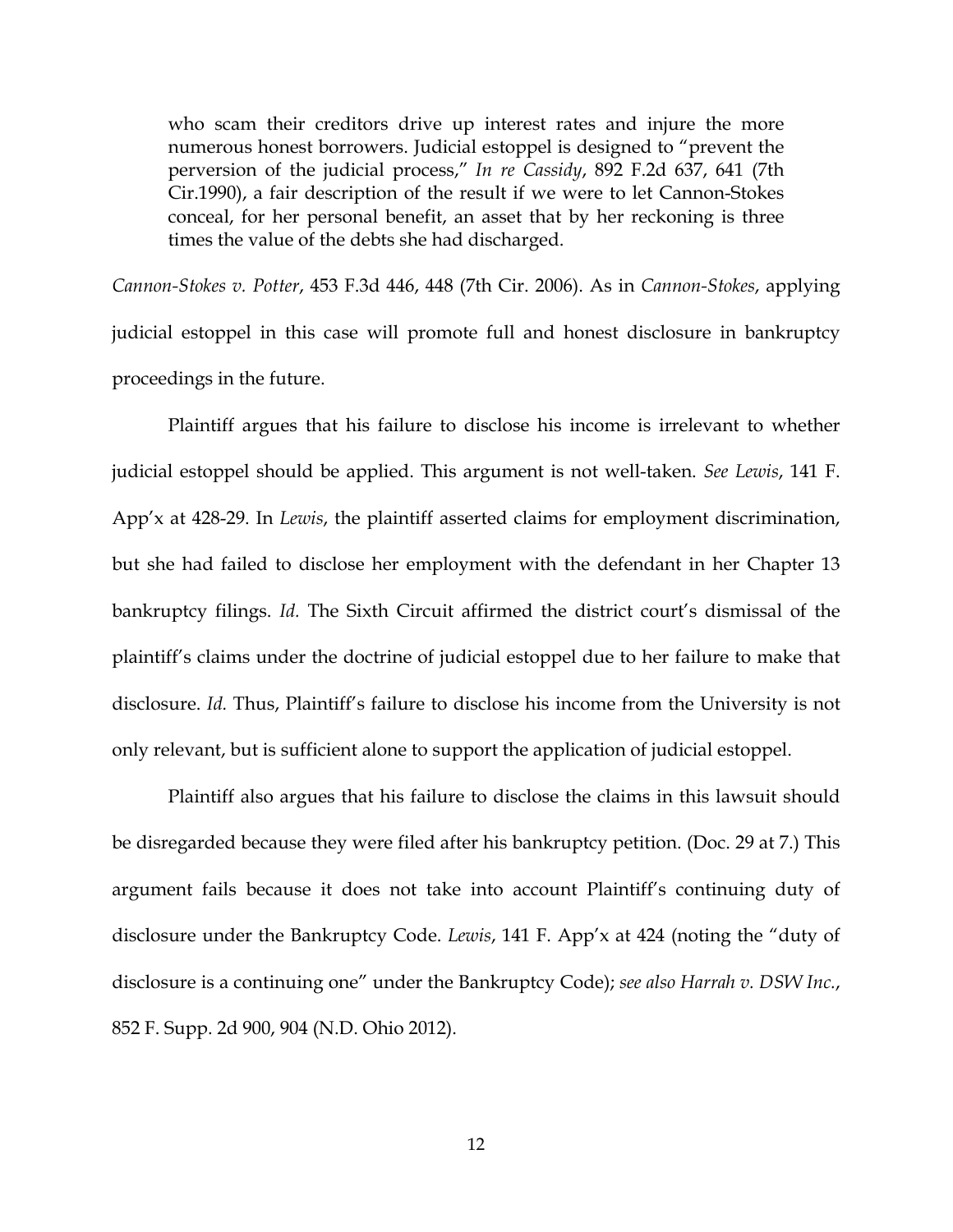The facts in this case are similar to those in *Harrah*. In that case, the plaintiff brought age discrimination and retaliation claims against her former employer, but failed to disclose those claims in her Chapter 13 bankruptcy filings. *Harrah*, 852 F.Supp.2d at 902. The facts giving rise to the plaintiff's claims against her employer occurred two years before she filed her bankruptcy petition. Two years after filing the bankruptcy petition, the plaintiff filed her lawsuit against her former employer. *Id.* The plaintiff did not amend her schedule of assets in the bankruptcy proceeding to include her claims, however, until after the employer filed a motion for judgment on the pleadings—which raised the issue—in the district court. *Id.* The district court found that the plaintiff's omission "essentially asserted [to the Bankruptcy Court] that the discrimination and retaliation claims did not exist" and was "irreconcilable with the allegations contained in the [plaintiff's employment discrimination complaint]." *Id*.

The bankruptcy court in *Harrah* had accepted the plaintiff's prior inconsistent position (to her benefit) by confirming the Chapter 13 bankruptcy plan. *Id.* at 905. The district court found that plaintiff's failure to disclose her claims was not "inadvertent" because she made no effort to inform the bankruptcy court of them until after the defendant filed a motion for judgment on the pleadings. *Id*. at 905-6. Citing the Sixth Circuit's reasoning in *White v. Wyndham Vacation Ownership, Inc.*, 617 F.3d 472 (6th Cir. 2010), the district court determined that giving plaintiff credit for disclosing her claims after the filing of a dispositive motion "would encourage gamesmanship and jeopardize the integrity of the judicial process, for allowing a plaintiff to amend sworn bankruptcy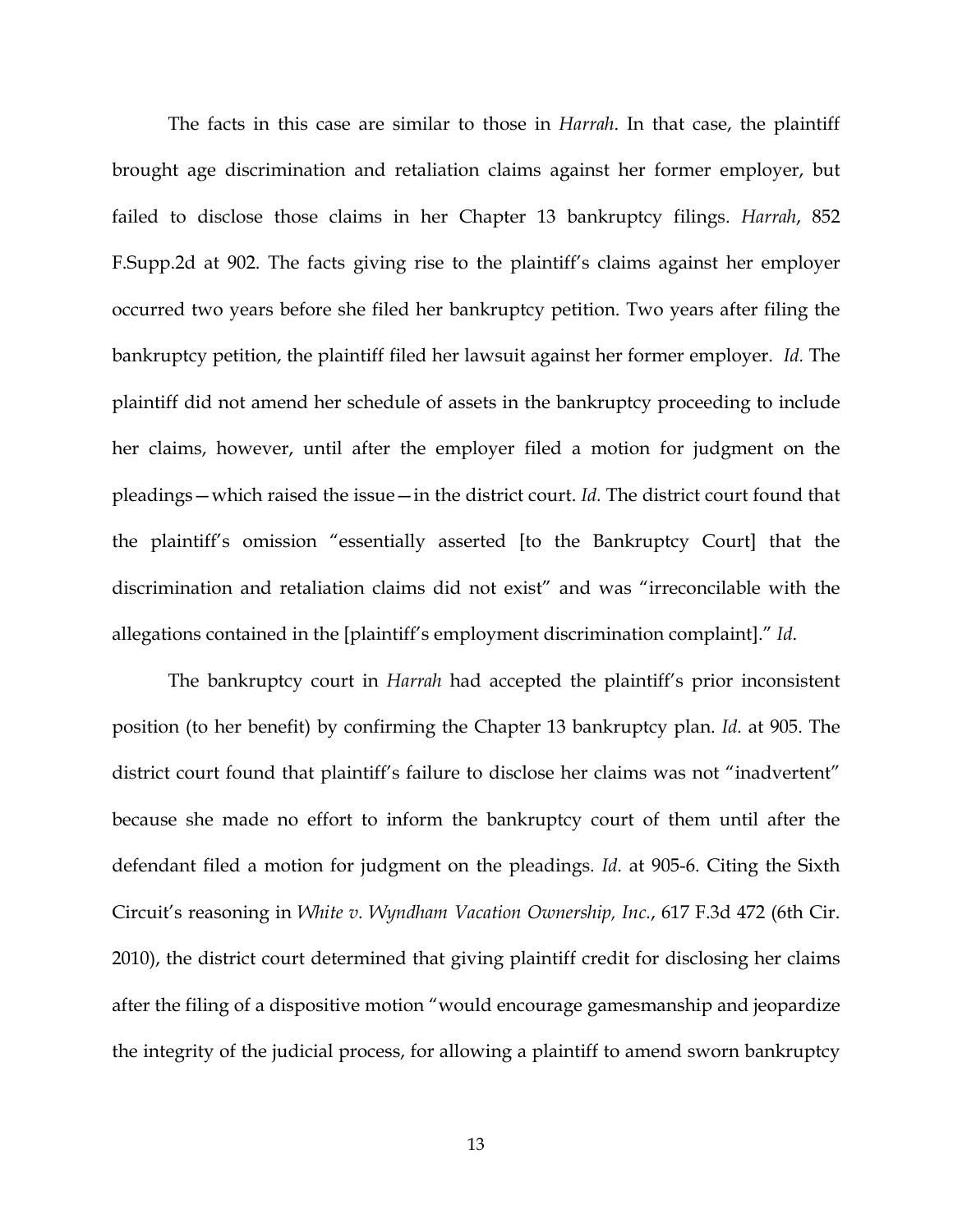filings after an omission is raised by an adversary encourages debtors to disclose their assets only if they are caught concealing them." *Id*., citing *White*, 617 F.3d at 480.

Here, the sequence of events is similar, although not identical, to the sequence of events in *Harrah*. Plaintiff accepted an adjunct position with the University before filing his Bankruptcy Petition. (Doc. 26 at PAGEID 192; BK Doc. 1.) The Bankruptcy Court then confirmed a Bankruptcy Plan and entered a modified Bankruptcy Plan based on Plaintiff's representations that he did not have any income. (BK Doc. Nos. 75, 77, 91.) His claims in this case, however, did not arise until May 2016, after the modification of the Bankruptcy Plan. (Doc. 1 at ¶¶ 35-36.) Thereafter, Plaintiff filed a discrimination and harassment complaint with the University in September 2016, an administrative complaint with the Department of Education Office of Civil Rights in January 2017, and an employment discrimination charge with the Ohio Civil Rights Commission in February 2017. (Doc. 1 at ¶¶ 39, 69.) On May 19, 2017, Plaintiff filed the Complaint in this case. (Doc. 1.)

On May 3, 2017, less than three weeks before the filing of the Complaint, the Bankruptcy Court ordered Dayton Public Schools to deduct certain amounts from the wages of Plaintiff's wife, his co-debtor, pursuant to the modified Bankruptcy Plan, which, again, did not disclose Plaintiff's income or claims in this lawsuit. (BK Doc. 111.) Plaintiff disclosed claims to the Bankruptcy Court only after Defendants filed their Motion for Judgment on the Pleadings in this case. (BK Doc. 117.) The mere fact that Plaintiff's claims arose after the filing of the Bankruptcy Petition did not relieve him of his duty to disclose them to the Bankruptcy Court. Moreover, the Bankruptcy Court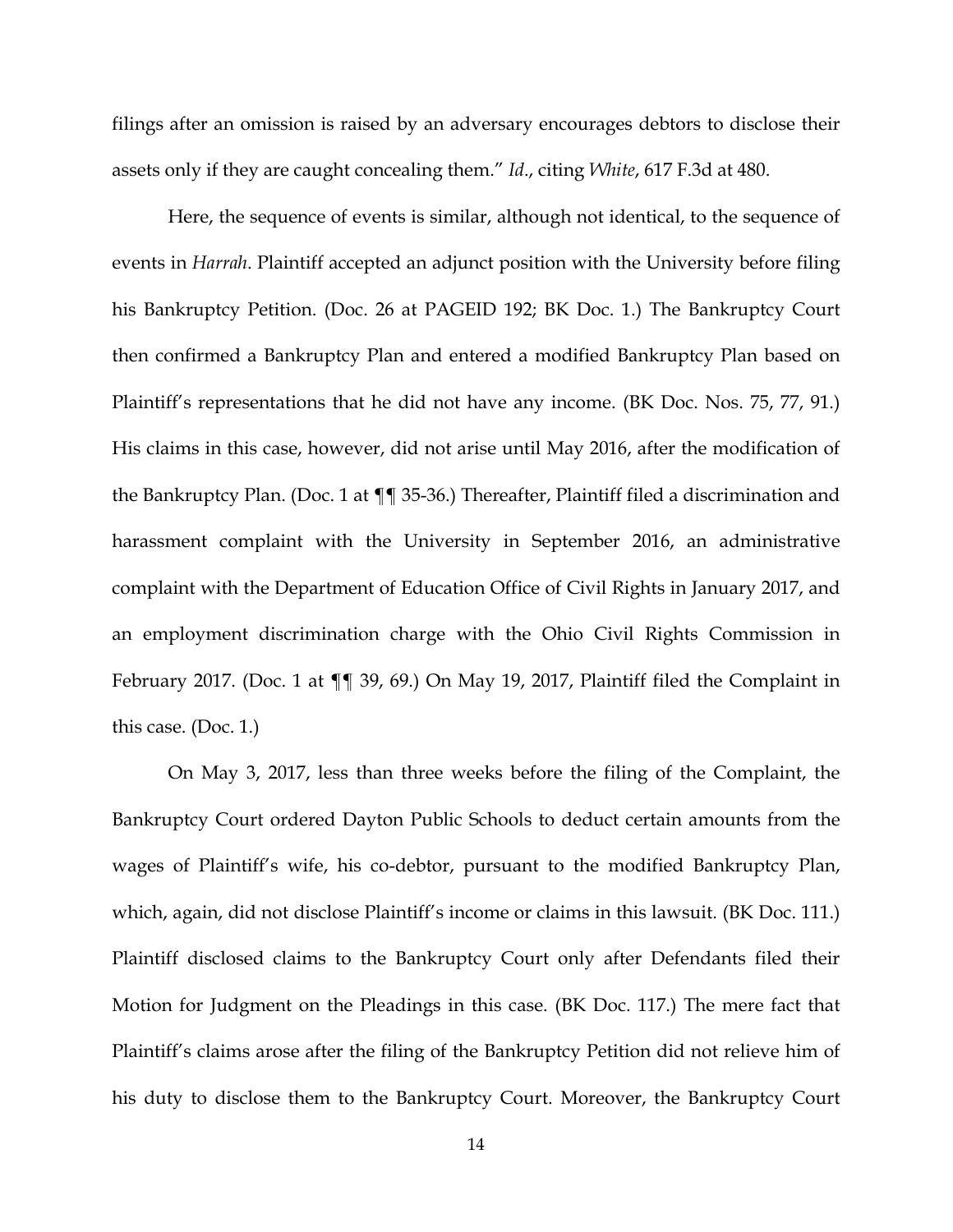continued to oversee and implement the modified Bankruptcy Plan based on the incomplete information provided by Plaintiff, thereby accepting Plaintiff's prior inconsistent position. Plaintiff's belated disclosure of this information does not excuse his conduct, just as it did not excuse the plaintiff's omissions in *Harrah*.

Plaintiff's primary argument is that his omissions were the result of mistake or inadvertence. Specifically, he argues that (1) he was suffering from severe depression when the disclosures were required, as a result his judgment was impaired; (2) he relied on his attorney's advice not to disclose his income, so his omissions should be excused; (3) he provided his tax returns, which reported his University income, to the Bankruptcy Trustee, therefore his income was known within the bankruptcy proceedings; and (4) Plaintiff's income as an adjunct professor was *de minimis*, therefore his failure to disclose it was not a material omission. For the reasons that follow, none of these arguments supports a finding of mistake or inadvertence or excuses his conduct.

The Sixth Circuit has held that suffering from "depression and related use of anti-depressant medication" cannot excuse a party's "lack of diligence" in complying with statutory obligations. *Turner v. Mills*, 219 Fed. Appx. 425, 429, (6th Cir. 2007) (petitioner's depression and other ailments "cannot excuse . . . lack of diligence" in failing to timely file petition for habeus corpus relief); *see also Dryden v. Comm'r of Soc. Sec.*, 2015 U.S. Dist. LEXIS 19172, \*9 (S.D. Ohio Jan. 26, 2015) (social security claimant's failure to exhaust administrative remedies not excused by claims of depression); *Zubovich v. Wal-Mart Stores East, Inc.*, 2010 U.S. Dist. LEXIS 41990, \*8, 2010 WL 1742117 (N.D. Ohio Apr. 28, 2010) (plaintiff's depression did not excuse her from filing an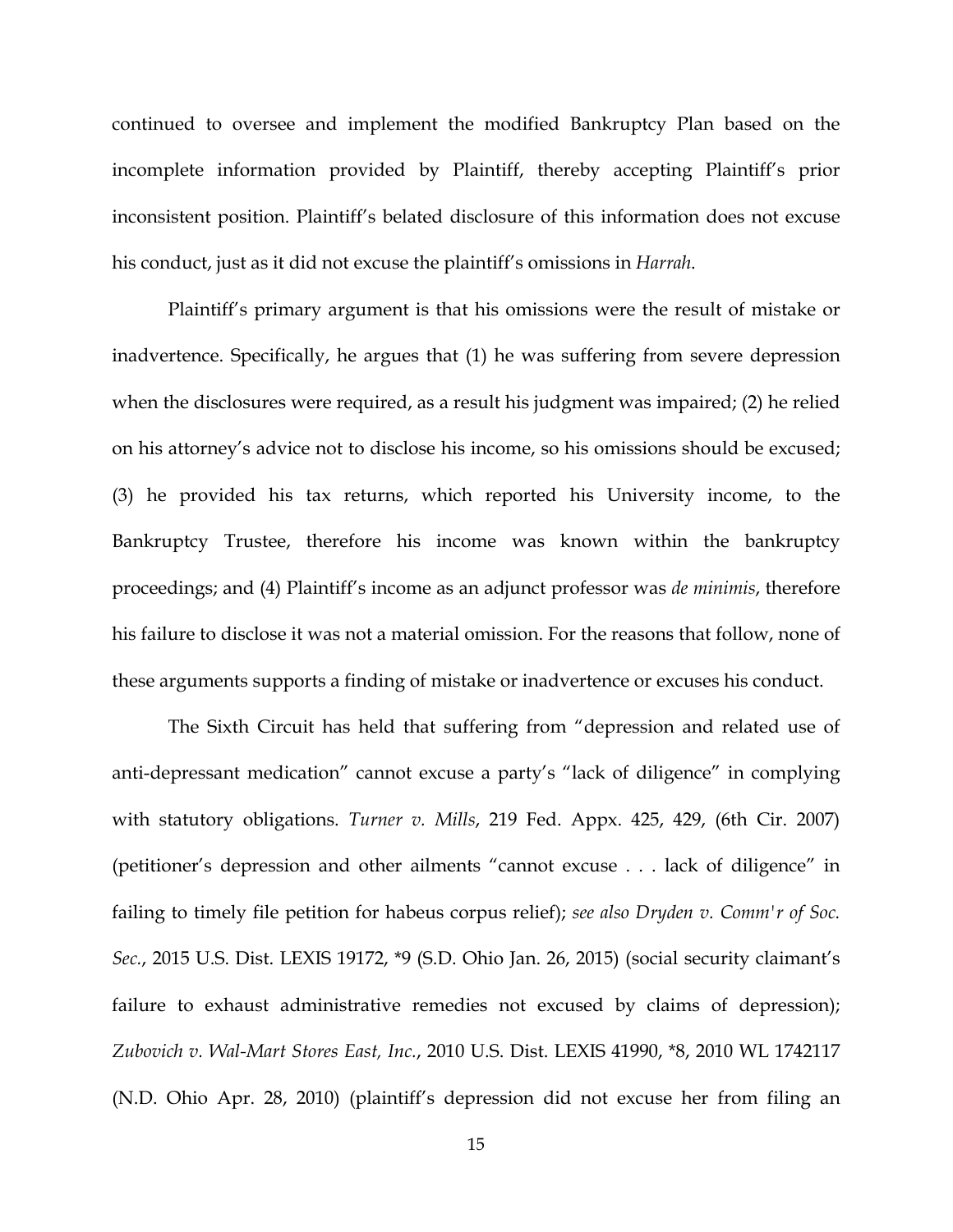untimely EEOC charge). In addition, there is no indication here that Plaintiff's depression was so severe that he was unable to understand his disclosure obligation to the Bankruptcy Court. To the contrary, Plaintiff not only was able to work with his attorney to file his Bankruptcy Petition, but during the same period he was also able to obtain employment as an adjunct professor in the University's School of Business.

Plaintiff's argument that he relied on his attorney's advice also does not excuse his conduct. Plaintiff asserts that his bankruptcy attorney advised him that he did not need to disclose his income from the University because it "had not given him a firm commitment to hire him on an ongoing basis." (Doc. 206 at PAGEID 203.) This advice was clearly erroneous, as Plaintiff should have recognized based on the declarations that he signed and filed with the Bankruptcy Court. (*See*, *e.g.*, BK Doc. 53-1 (attesting that he "has no earned income in at least the last six months" and occupation as "disabled").) Regardless, the Sixth Circuit has found that a party's failure to provide information to a bankruptcy court should not be excused due to reliance on poor legal advice. *See White*, 617 F.3d at 483, citing *Lewis*, 141 F. App'x at 427; *see also Cannon-Stokes*, 453 F.3d at 449 ("bad legal advice does not relieve the client of the consequences of [his] own acts.").

Nor does Plaintiff's argument that he provided his tax returns to the Trustee have merit. First, Plaintiff claims that he sent to the Bankruptcy Trustee his 2015 and 2016 tax returns, which reflected his income from the University. (Doc. 26 at 8.) This assertion is contradicted by the Motion to Dismiss filed by the Trustee on July 14, 2017. In that Motion, the Trustee moves to dismiss the bankruptcy case on the grounds that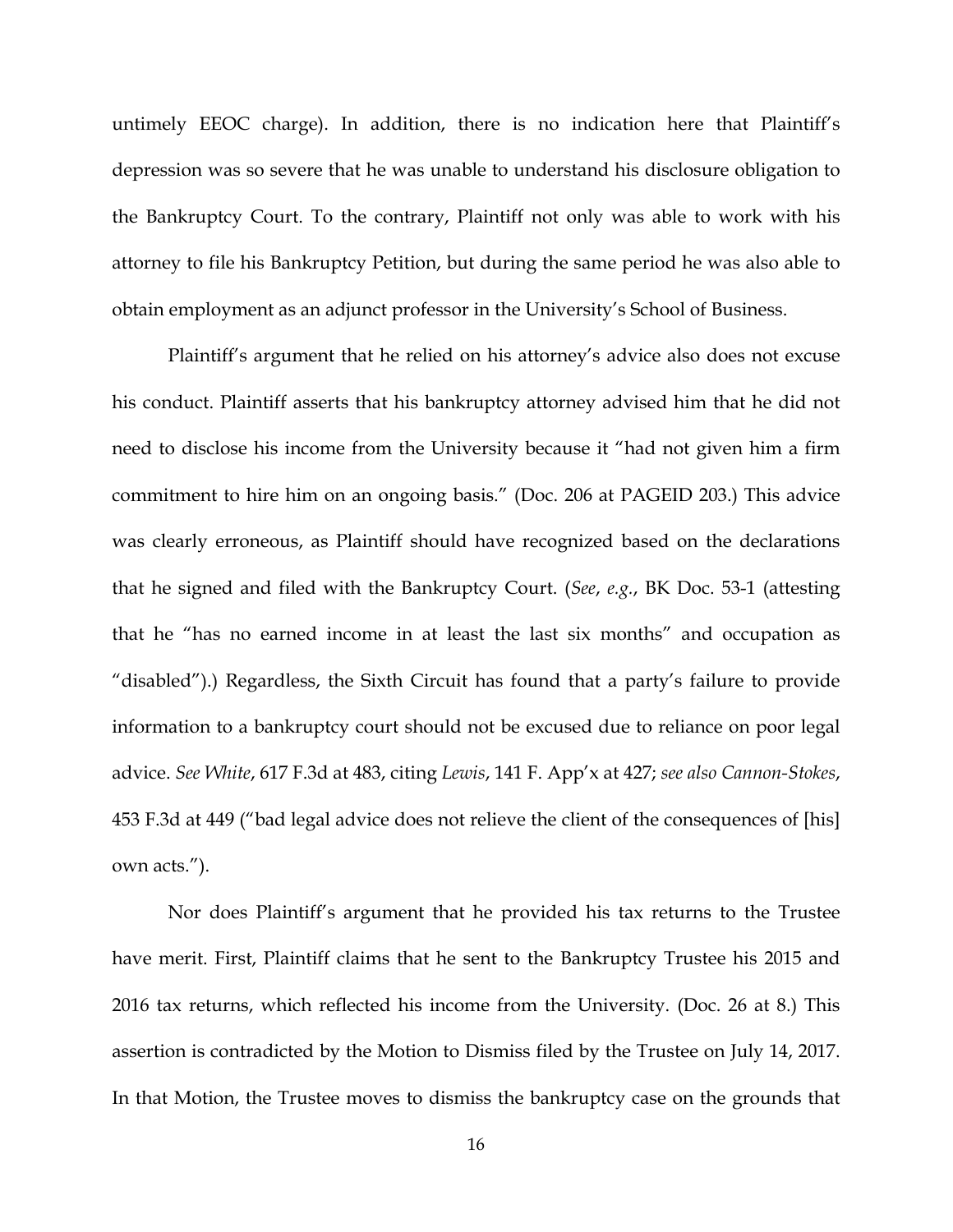the debtors "have failed to turn over a copy of the 2016 tax returns and/or tax refund to the Chapter 13 Trustee as required by Court Order." (BK Doc. 113 at 1.) In response, Plaintiff and his co-debtor stated to the Bankruptcy Court that they "have filed their 2016 tax returns and have provided a copy to the Trustee." (Doc. 114 at 1.) They further state that they "did receive a refund and used those funds to replace their furnace, which was not working[,]" but "will pay to the Chapter 13 Trustee the amount of their 2016 tax refund within a reasonable time." (*Id*.) Notably, Plaintiff did not indicate when he sent the 2016 tax returns to the Trustee. Nor has Plaintiff indicated in the papers filed in this Court when he provided his 2016 tax returns to the Trustee. Based on Plaintiff's response to Defendants' Motion for Judgment on the Pleadings in this case, it is reasonable to conclude that Plaintiff did not provide the 2016 tax returns to the Trustee until after the Trustee moved to dismiss the bankruptcy case.

In addition, judicial estoppel applies when a party asserts a position before one court after having taken a contrary position that was accepted by another court. Plaintiff's disclosure of his tax returns to the Trustee did not correct his misrepresentation to the Bankruptcy Court. The fact that Plaintiff provided the tax returns to the Trustee might have supported an inference that he was not deliberately hiding his income, but any such inference is obliterated by the fact that the 2016 tax returns (which reported most of his University income) were provided only after the Trustee moved to dismiss the bankruptcy case.

Finally, Plaintiff argues that his pay from the University was *de minimis* and therefore should not be considered a material omission before the Bankruptcy Court.